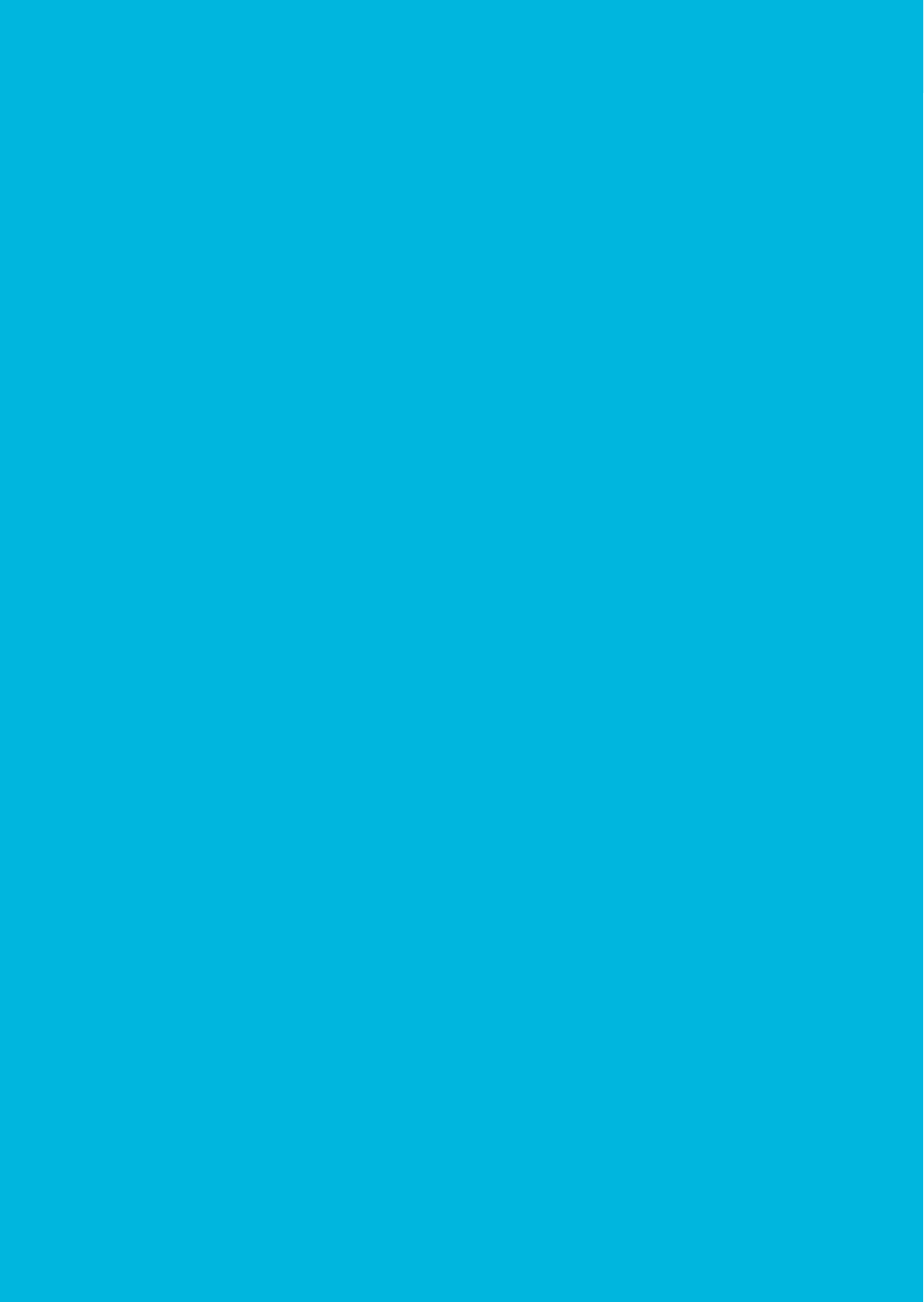PCR3000RMKIII Manual

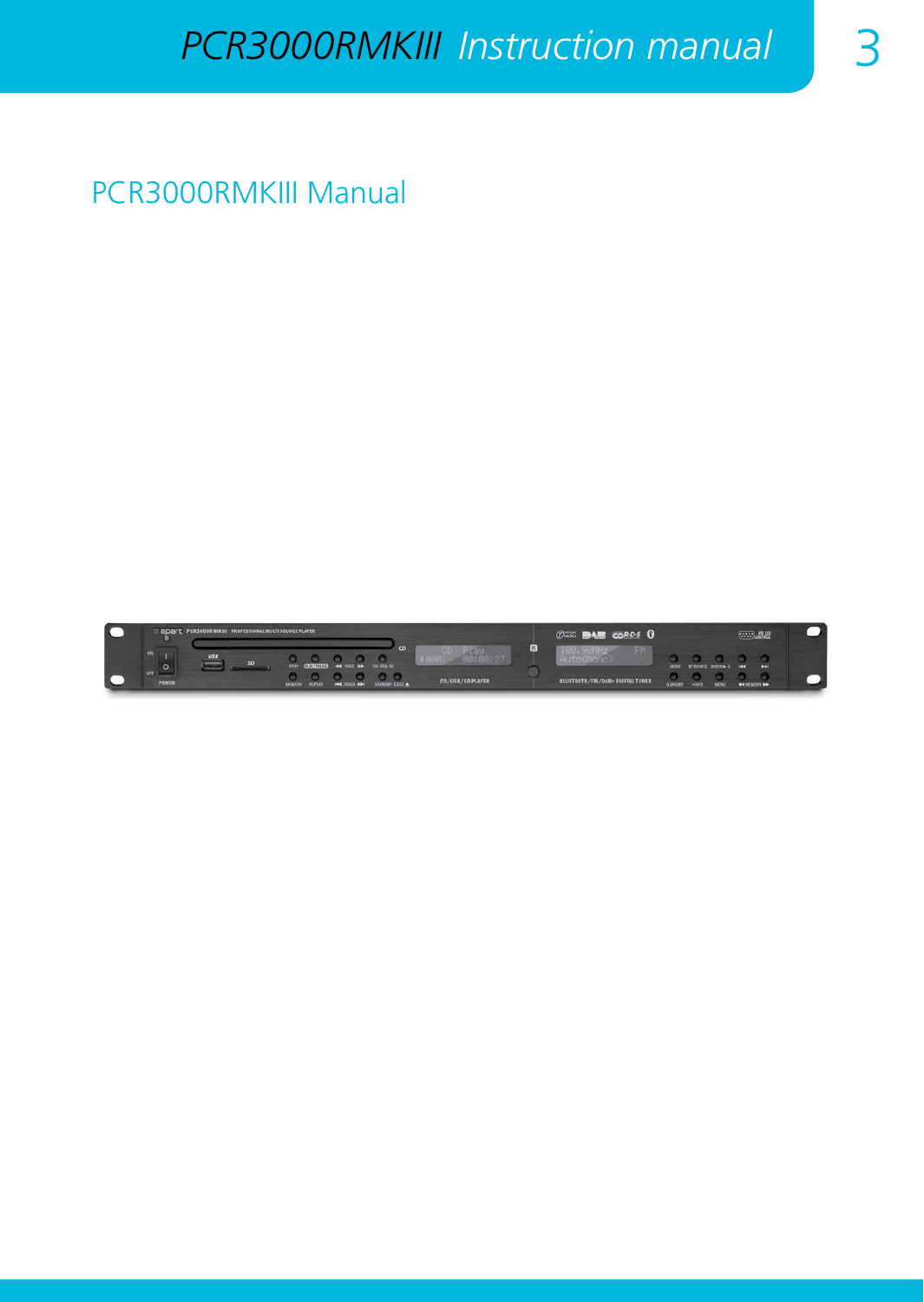### **Features**

The Apart PCR3000RMKIII is a professional multisource CD/USB/ SD card music player with integrated FM RDS and DAB+ tuner, equipped with multiple independent analog outputs, coaxial and optical digital output for the CD/USB/SD player and a RS232 port for use in automated systems.

The maximum analog output level can be preset at the back to match the output level of other audio sources. Additionally there is a combi output available. This output will play the music from the CD/USB/SD player by default. When there is no media playing from the CD/USB/SD player, the output will automatically switch to the tuner (FM or DAB+) output after a few seconds, provided that the tuner is not in standby mode.

The unit can be controlled by the front panel controls, infrared remote (included) or RS232 commands. A list with the available RS232 commands is included in this manual. If you wish to control the unit using a third party infrared remote control unit, use the learn function on your third party remote to transfer the commands from the included remote. Read the manual of your third party remote for more details.

The CD/USB/SD player has an additional digital volume control, which can be operated via the infrared remote or via serial control.

The PCR3000RMKIII has an internal Bluetooth receiver which can be connected to any music source, smartphone or computer equipped with a Bluetooth connection.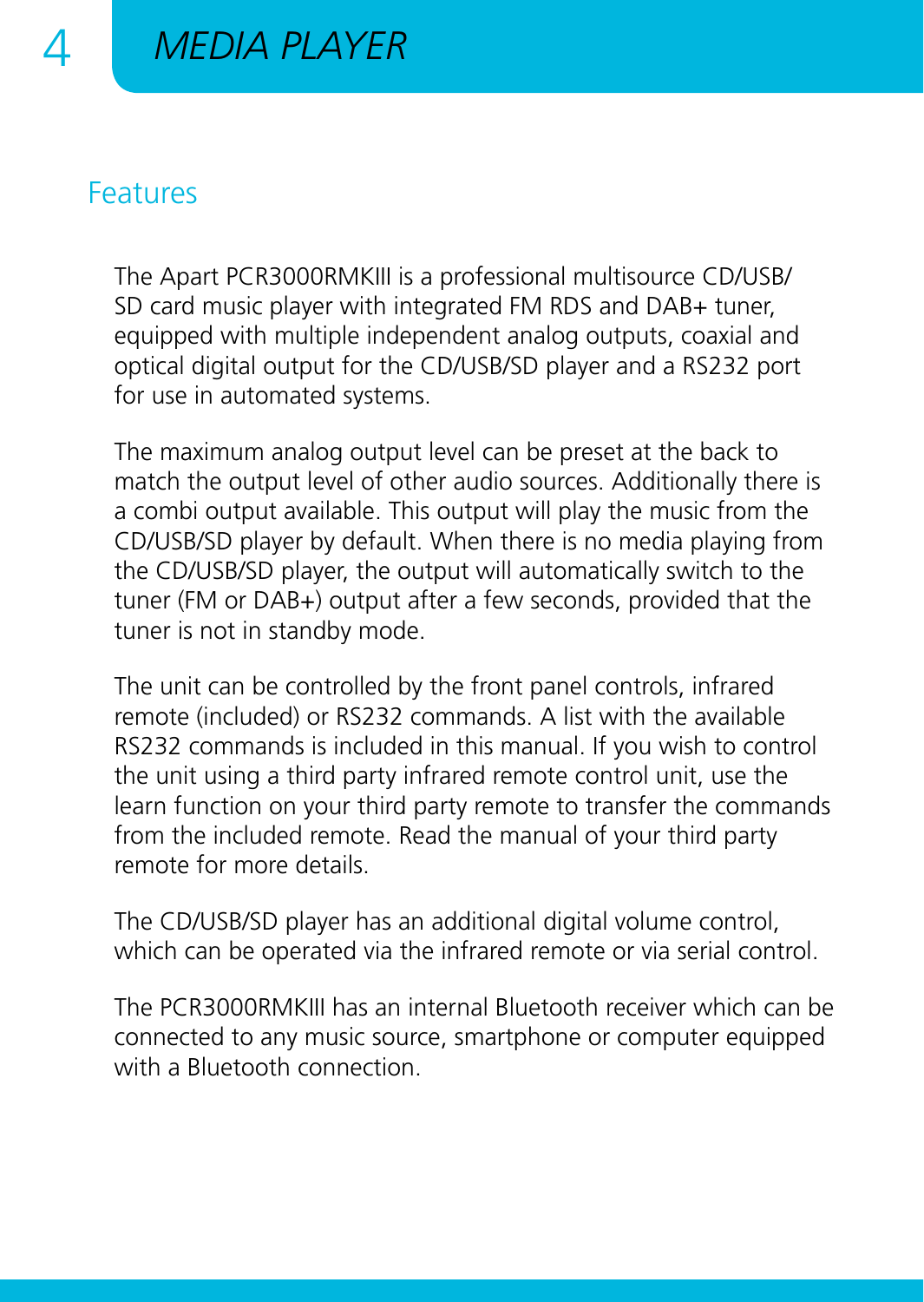### Front panel



- 1. Power led: lights up blue when powered on, lights up red when in standby mode.
- 2. CD tray.
- 3. CD/USB/SD player display: displays track number and playback time and status.
- 4. Tuner display: displays tuner info such as station name, tuner frequency, RDS information…
- 5. Mode: this button switches between DAB+, FM and Bluetooth mode.
- 6. BT device: selects a previously connected device, first activates Bluetooth mode if not active. To connect with a selected device press the "ENTER  $|>||$ " button.
- 7. ENTER  $|>||$ : push to play the selected track or pause the playing track in Bluetooth mode. In DAB+ mode the button will activate a selected station.
- 8 | kc:

FM mode: push the button to tune one step back (50kHz). To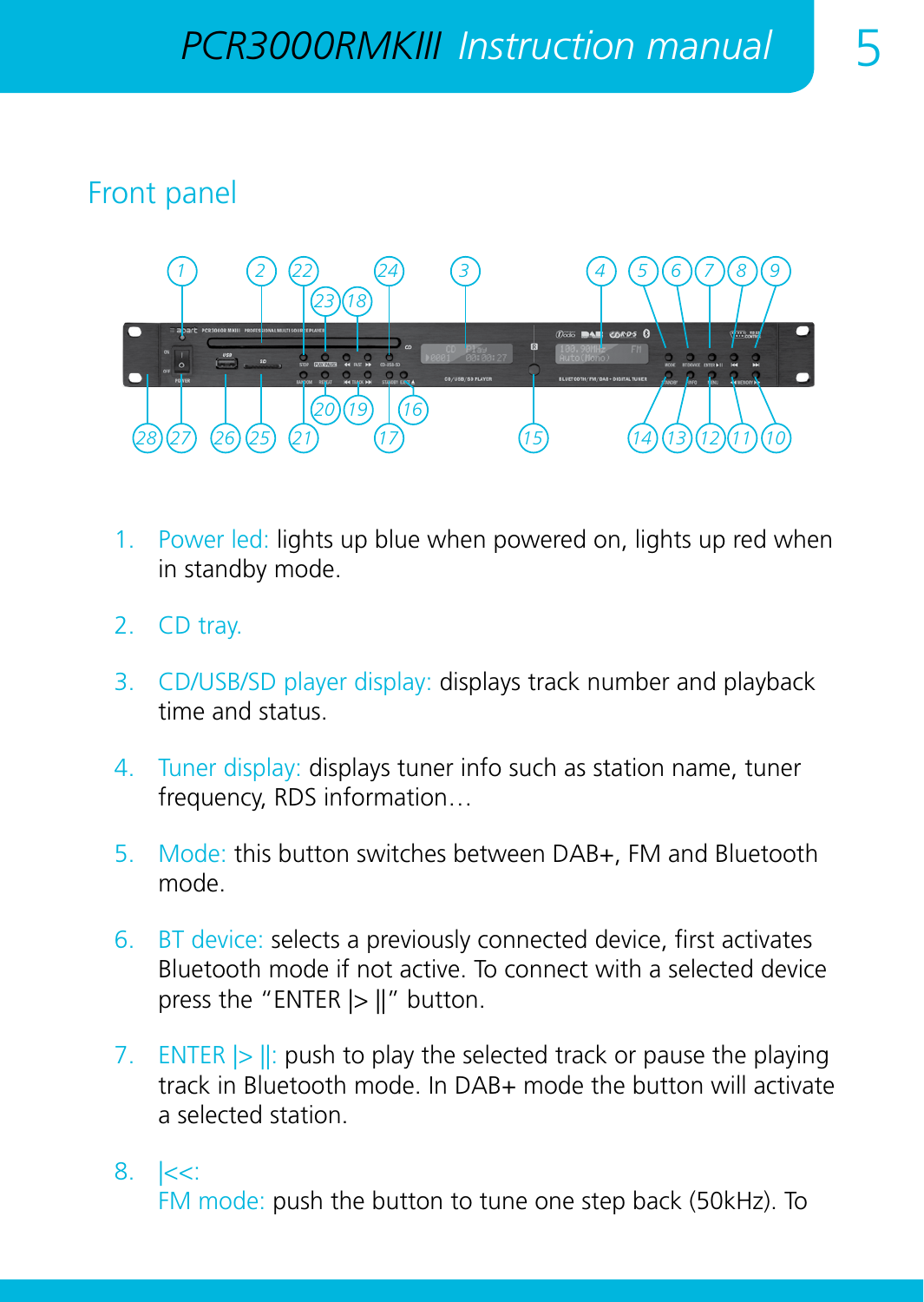activate an automatically search down press and hold the button. DAB+ mode: the tuner will show the previous item of the station list. To activate this item, press the "ENTER |> ||" button. Bluetooth mode: push to go back one track.

9. >>|:

FM mode: push the button to tune one step up (50kHz). To activate an automatic search up press and hold the button. DAB+ mode: the tuner will show the next item of the station list. To activate this item, press the "ENTER |> ||" button. Bluetooth mode: push to skip to the next track.

- 10. Memory >>: push to tune to the next station stored in memory. There are 10 memory locations for FM and DAB+ mode each. If there is no station programmed on a certain memory location, the display will show "Preset xx empty".
- 11. << Memory: push to tune to the previous station stored in memory. There are 10 memory locations for FM and DAB+ mode each. If there is no station programmed on a certain memory location, the display will show "Preset xx empty". Note: To store a station into memory: first select an empty memory location or a location you wish to overwrite. Then press and hold both of the memory buttons.
- 12. Menu: press to enter or leave the menu. You can move through the menu structure with the |<< and >>| buttons. Press "ENTER |> II" button to activate the selected action.
- $13. + \ln f$ o: push to switch between different display options, such as RDS information, station name, program type, mono /stereo (auto) and time information.
- 14. Standby: push to switch the tuner to standby mode or to wake up from standby mode.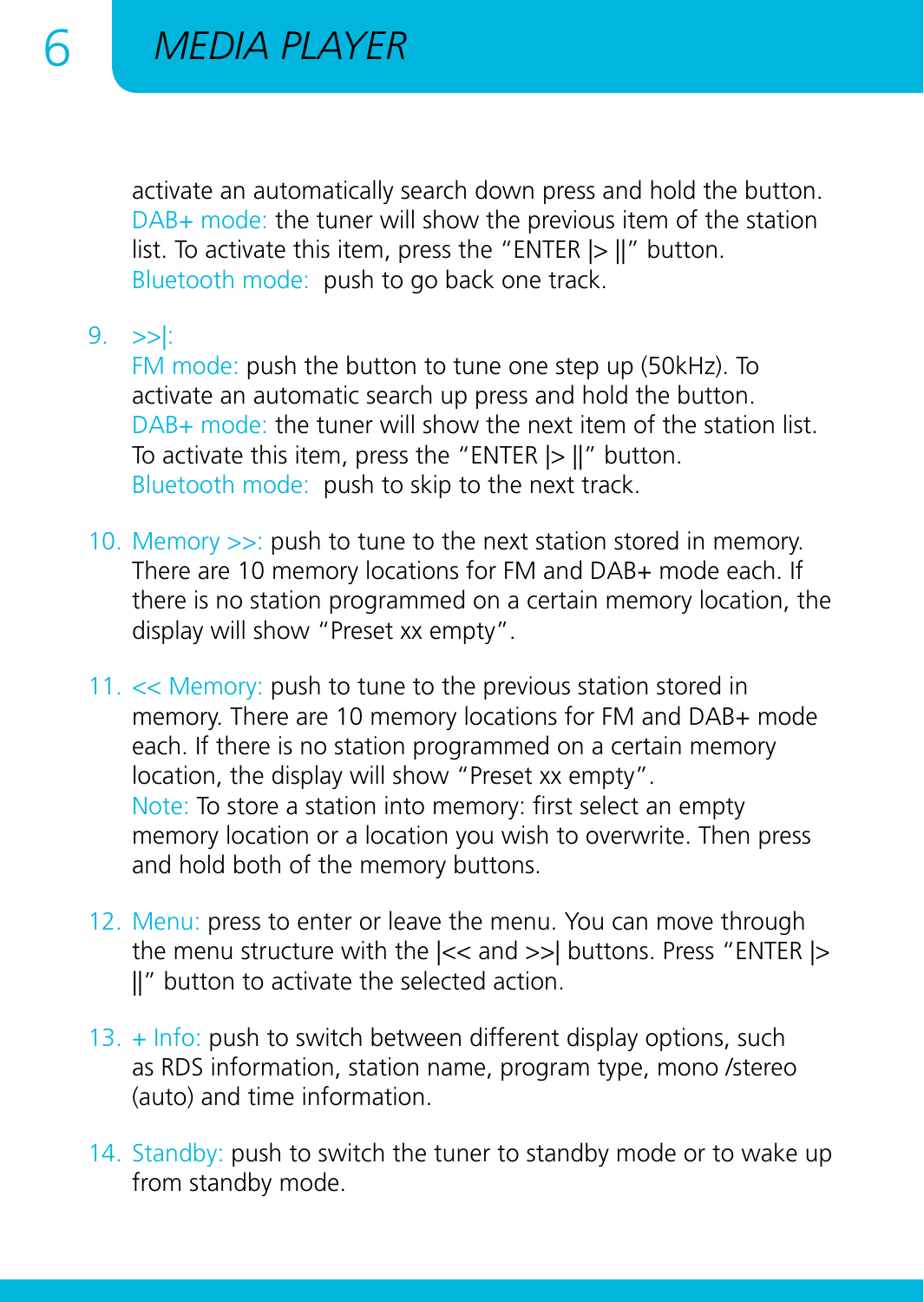- 15. Infrared receiver eye.
- 16. Eject: push to open or close the CD tray.
- 17. Standby: push to switch to standby mode or to wake up from standby mode.
- 18. << Fast >>: push once to search forward or backward. Push again to resume normal play.
- 19. << Track : push to go one track back, Track >>: push to skip to the next track.
- 20. Repeat: push to switch between the repeat modes: repeat one, repeat all, off
- 21. Random: push to switch on random playback mode.Push again to switch this mode off. Default  $=$  random off.
- 22. Stop: push to stop the playback.
- 23. Play / Pause: push to start play or pause a playing song.
- 24. CD-USB-SD: push this button to switch between the media drives, USB, SD or CD.
- 25. SD card slot.
- 26. USB connector: accepts memory sticks only, capacity up to 32 GB.
- 27. Power: push to power on or off. This button powers off the unit entirely in the off position. The power led will not light up when in the off position.
- 28. Removable rack ears.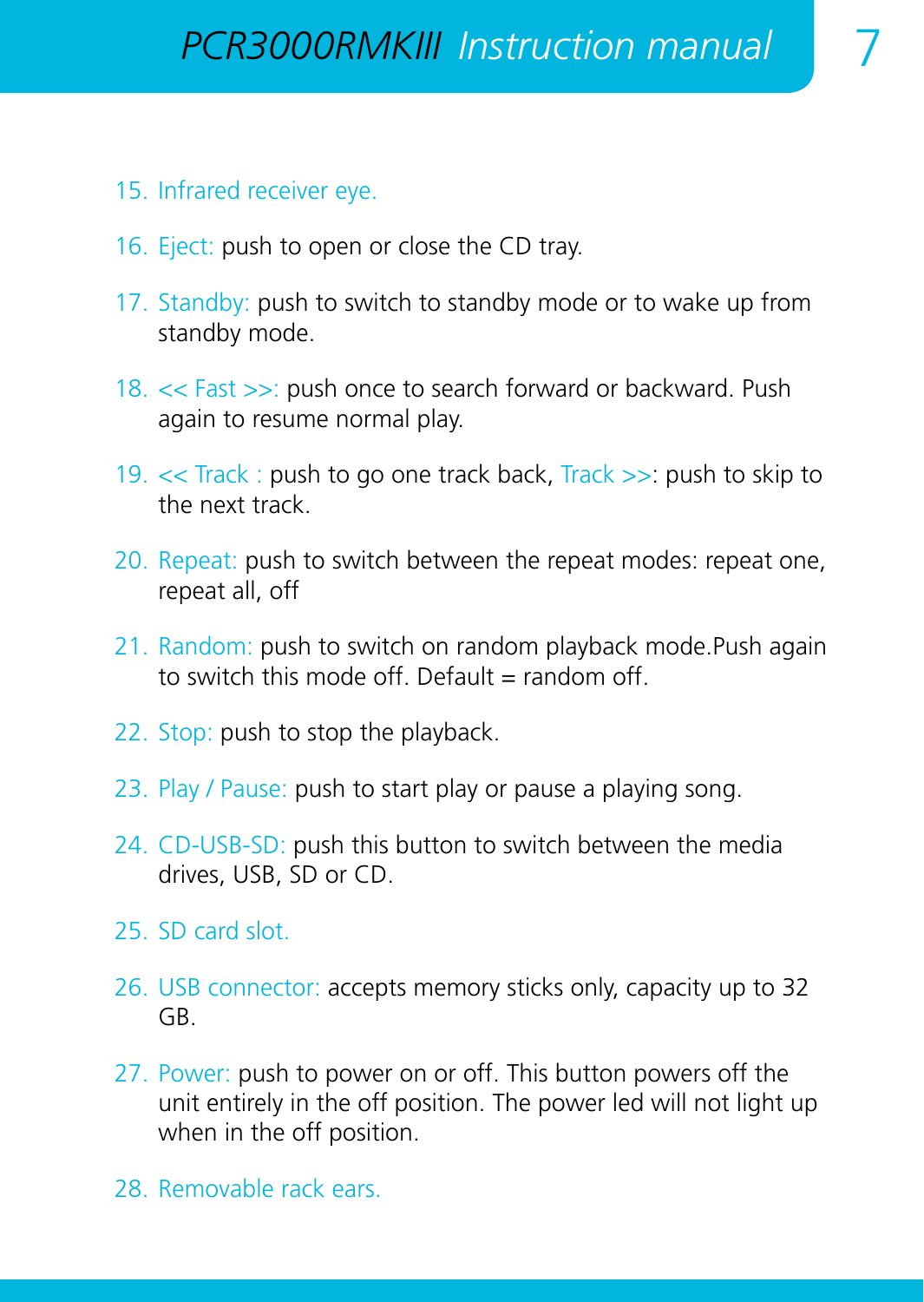### Rear panel



- 1. Antenna connector: connect the antenna supplied here. Do not connect this to a cable distribution network, unless you use an isolation transformer. Connecting the unit to a cable network may cause interference to the DAB+ reception. This depends on the signal present on the cable network. Check availability of DAB+ signals with the cable network supplier first!
- 2. BT antenna connecter: connect the supplied Bluetooth antenna here.
- 3. Tuner output level: turn the output level control to match the tuner output to the output from other music sources.
- 4. Tuner output: adjustable line level output on RCA connectors.
- 5. Combi output: as soon as CD/USB/SD player has finished playing, the tuner output will be present on this combi output. Output levels from both tuner as well as CD/USB/SD player are adjustable.
- 6. CD/USB/SD output: adjustable line level output on RCA connectors.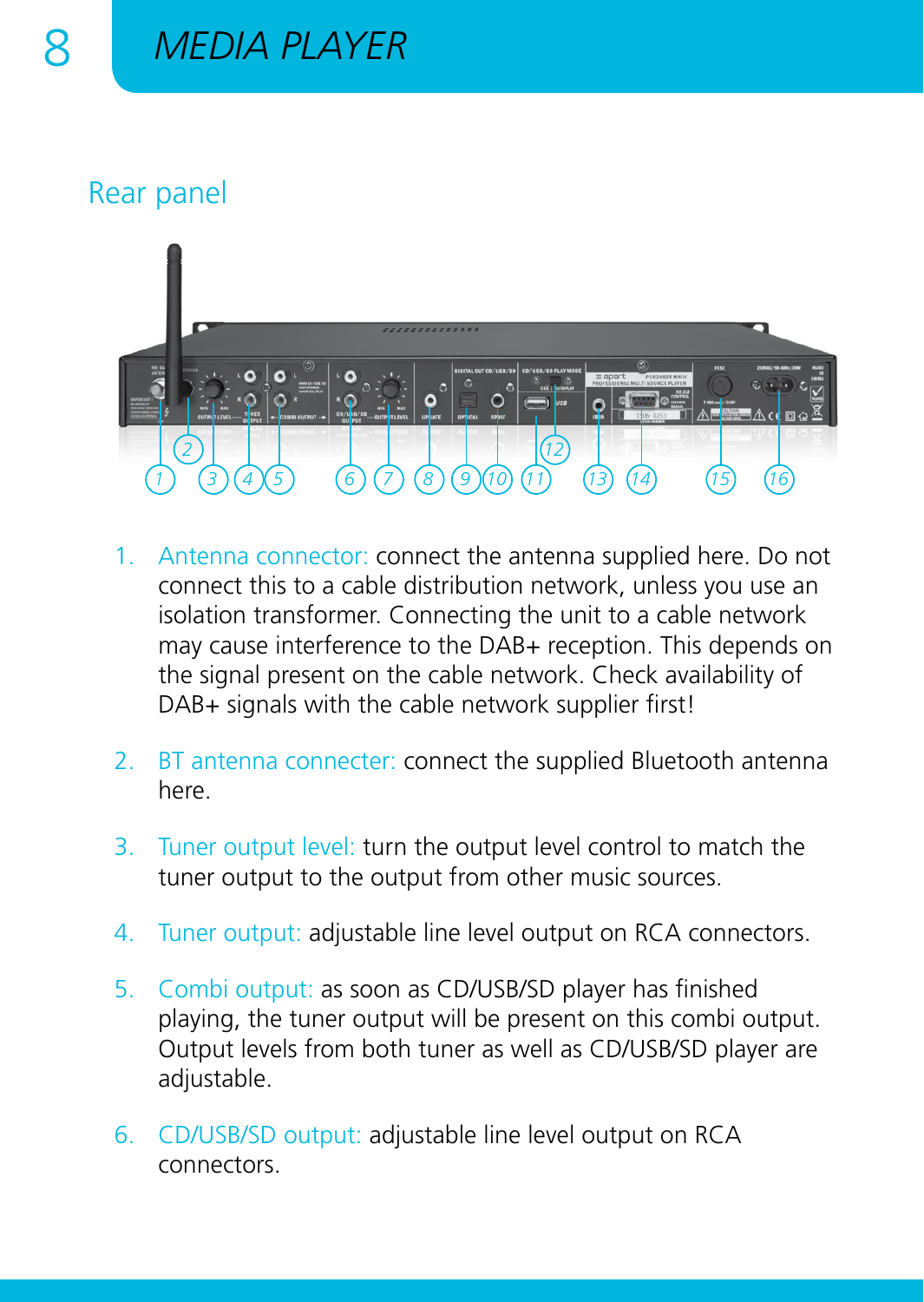- 7. CD/USB/SD output level: turn the output level control to match the CD/USB/SD output to the output from other music sources.
- 8. Update: unused connector.
- 9. Optical output: digital optical output on Toslink<sup>®</sup> connector.This connector carries the SPDIF digital output from the CD/USB/SD player in 16 bits / 44.1 kHz PCM format.
- 10. Coaxial digital output: digital output on RCA connector. This connector carries the SPDIF digital output from the CD/USB/SD player in 16 bits / 44.1 kHz PCM format.
- 11. Rear USB slot: this is a copy of the front USB connector, use the front OR the rear USB connector, not both simultaneously.
- 12. Operating mode switch: Autoplay: the unit will start playing back at power up. Cue: the unit will wait for a play command after power up, or when in stop or pause. This function allows a track to be selected without playing it back automatically.
- 13. IR jack: connect a suitable infrared eye here. Connecting an IR receiver here will automatically bypass the front IR eye.
- 14. RS232 port: for external control on SUB D9 connector. For control purposes only. The radio or CD/USB/SD media information is not available on the serial port.
- 15. Fuse holder: contains a standard 20 x 5 mm fuse. Value 500mA/250V/slow blow. Replace only with a fuse of the same value. If the fuse breaks regularly, contact your dealer.
- 16. Mains cable connector.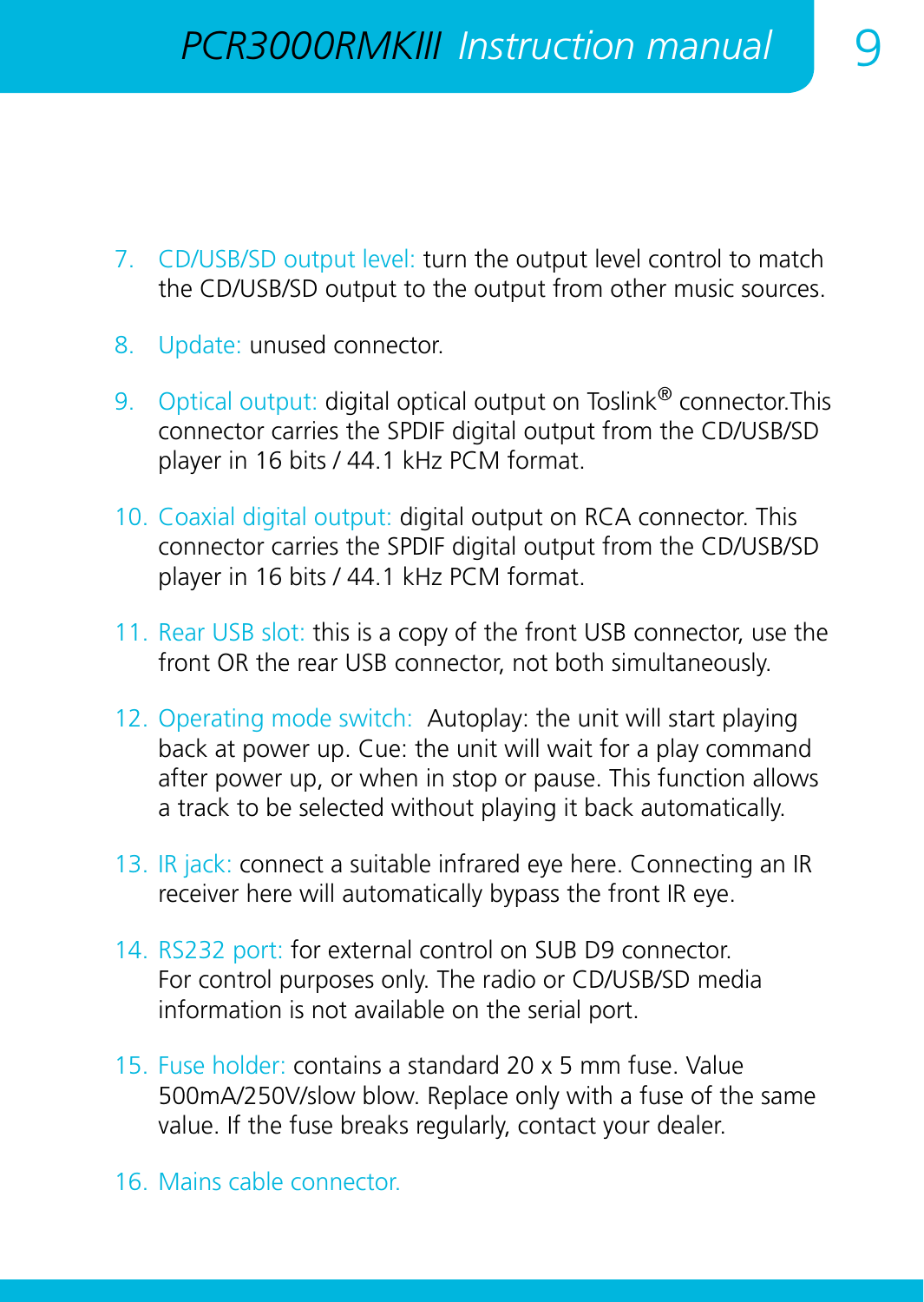*\*Please note: the unit may respond slowly when you change the input source. This depends on the memory capacity and reading speed of the memory stick/card and the number of files present on the media. When inserting a CD, the unit will first read the table of content to determine the type of media present on the disc. This may take a few seconds. During this time, the unit will not respond to any command.*

*The unit will automatically recognize the serial commands for CD/* USB/SD and tuner part. When the tuner or the CD/USB/SD is in *standby mode, sending a command will cause no reply from the unit or action taken by the unit. This is valid for all commands except for the CD ON and DAB ON commands. Note: the output level can also be adjusted during playback via the infrared remote or serial control commands. The output level controls (2,6) are located on the rear panel of the unit. After waking up from standby or after power up, the volume level is automatically reset to the maximum as set by the rear volume knob.*

*Important notice: always allow the unit to acclimatize during at least one hour. E.g when the unit has been transported in cold weather conditions, the electronics and optical devices inside the unit might condensate, causing malfunction or even permanent damage to the unit!*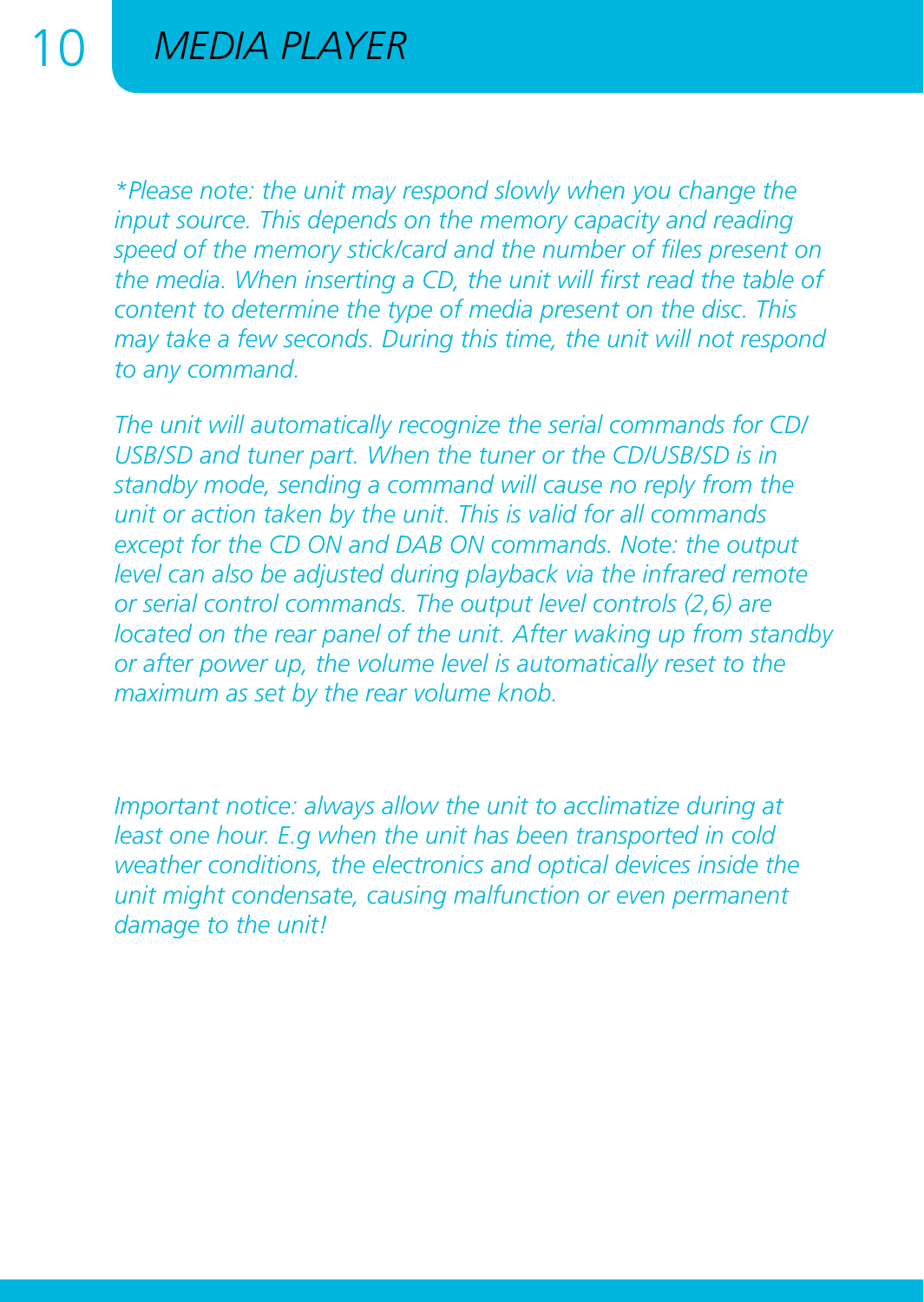### RS232 communication

Communication with PCR3000RMKIII via RS232 is done with simple ASCII commands. The port settings are: **38400 baudrate, 8 databits, no parity, handshake off**. These parameters cannot be changed. The physical connection is made with a straight through wired 9 pin serial cable (NO null modem cable!) Maximum wire length depends on cable quality and influence caused by external interference.

Pin 2: TX data: data transmission output. Pin 3: RX data: data transmission input. Pin 5: GND: ground Other pins are not used.

Serial commands used in PCR3000RMKIII have been simplified and consist basically of a command such as PLAY, STOP, ... commands are not case sensitive.

Some commands require an attribute, such as TRACK #, where # stands for a numeric value, in this case the track number. The unit needs no carriage return <CR> at the end of the instruction.

From here we assume that you are familiar with RS232 communication protocols and hardware. If not, please read the user manual of your control device first. In case you are experiencing a problem with serial communication, start at the basics, connect a computer with a working serial port, use the right serial cable, use a simple terminal program, make communication settings and start from there.

Please note that most commands sent from the infrared remote control will also be shown on the serial port. This is the easiest way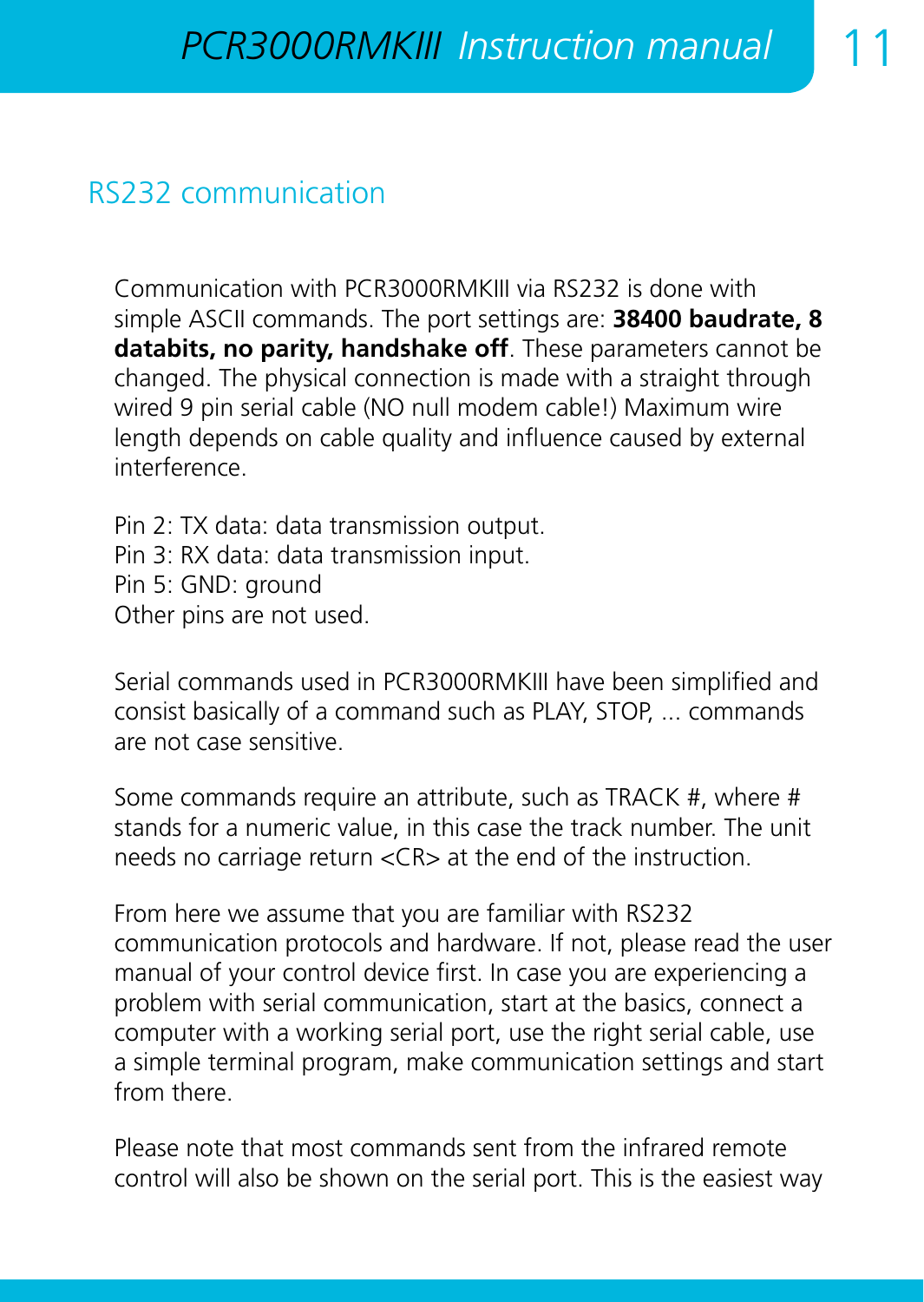

to find out whether your serial communication settings are correct.

Unknown characters in your terminal communication program usually indicate that the baudrate is incorrect.

Below is a table with the list of commands recognized by PCR3000RMKIII and some examples of the replies sent by the PCR3000RMKIII.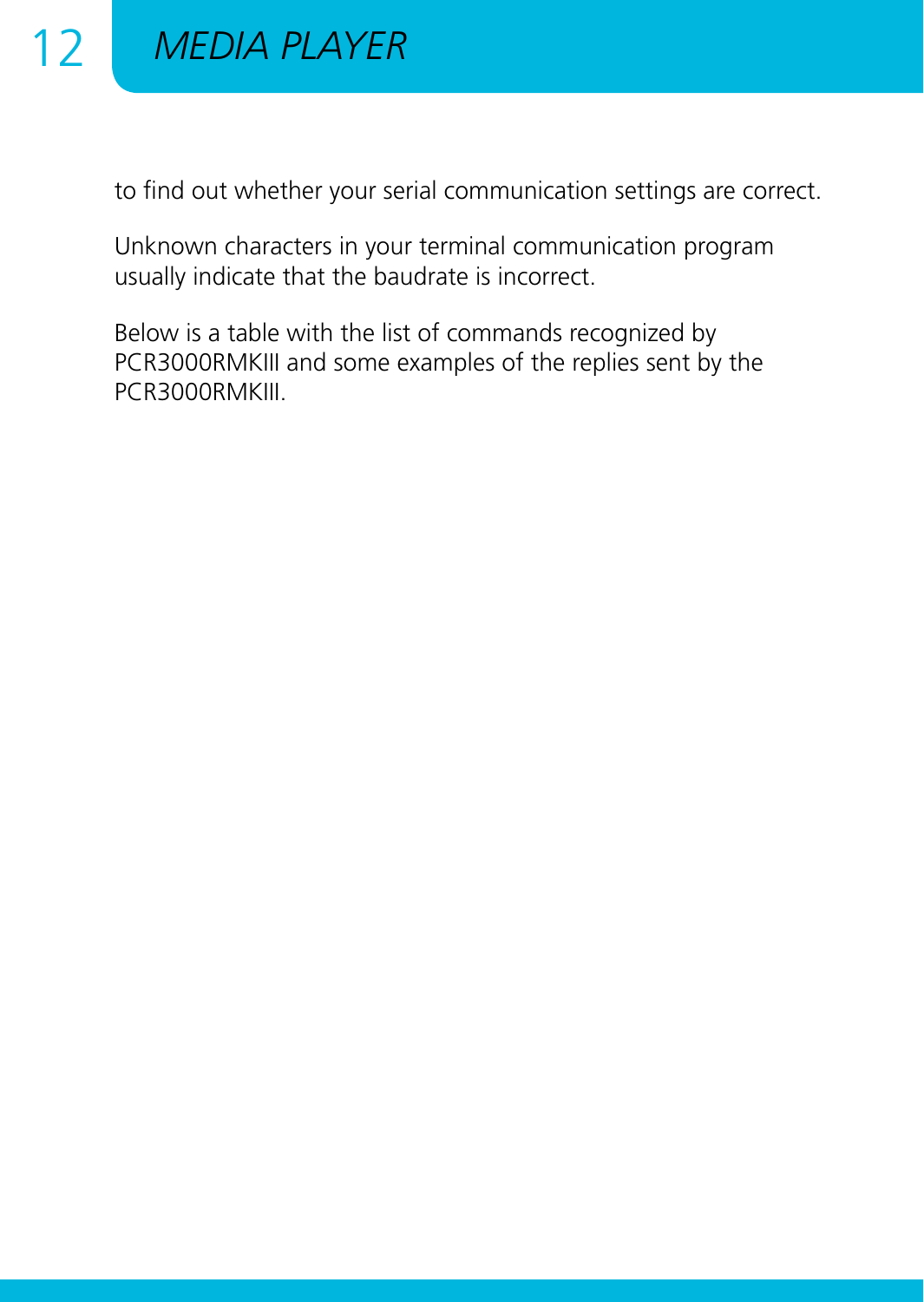# RS232 COMMANDS

| <b>COMMAND (DESCRIPTION)</b>                                                                      | <b>REPLY</b>                           |  |
|---------------------------------------------------------------------------------------------------|----------------------------------------|--|
| <b>PLAY</b>                                                                                       | PCR3000R--> Play                       |  |
| <b>PAUSE</b>                                                                                      | $PCR3000R--$ Pause                     |  |
| <b>STOP</b>                                                                                       | PCR3000R--> Stop                       |  |
| <b>EJECT</b>                                                                                      | PCR3000R--> Eject Comman               |  |
| SKIP+ (go to next track)                                                                          | PCR3000R--> Skip Next                  |  |
| SKIP- (go to previous track)                                                                      | PCR3000R--> Skip Back                  |  |
| FAST+ (fast forward search, send<br>again to resume normal play)                                  | PCR3000R--> Fast Play Forward          |  |
| FAST- (fast backword search, send<br>again to resume normal play)                                 | PCR3000R--> Fast Play Backward         |  |
| TRACK # (# stands for a numerical<br>value from 1 to 4095; note the<br>space between TRACK and #) | $PCR3000R\rightarrow$ Track $\cdot$ 25 |  |
| CD ON                                                                                             | PCR3000R--> CD On                      |  |
| CD OFF                                                                                            | $PCR3000R\rightarrow CD$ Off           |  |
| INPUT (change between inputs CD-<br>USB-SD, valid only when a medium<br>is present)               | PCR3000R--> Change Playing<br>Source   |  |
| CD MUTE ON (mute the output)                                                                      | PCR3000R--> CD Mute On                 |  |
| CD MUTE OFF (unmute the output)                                                                   | PCR3000R--> CD Mute Off                |  |
| VOL+                                                                                              | PCR3000R--> Vol Up                     |  |
| VOL-                                                                                              | PCR3000R--> Vol Down                   |  |
| <b>RANDOM ON</b>                                                                                  | PCR3000R--> Random Mode On             |  |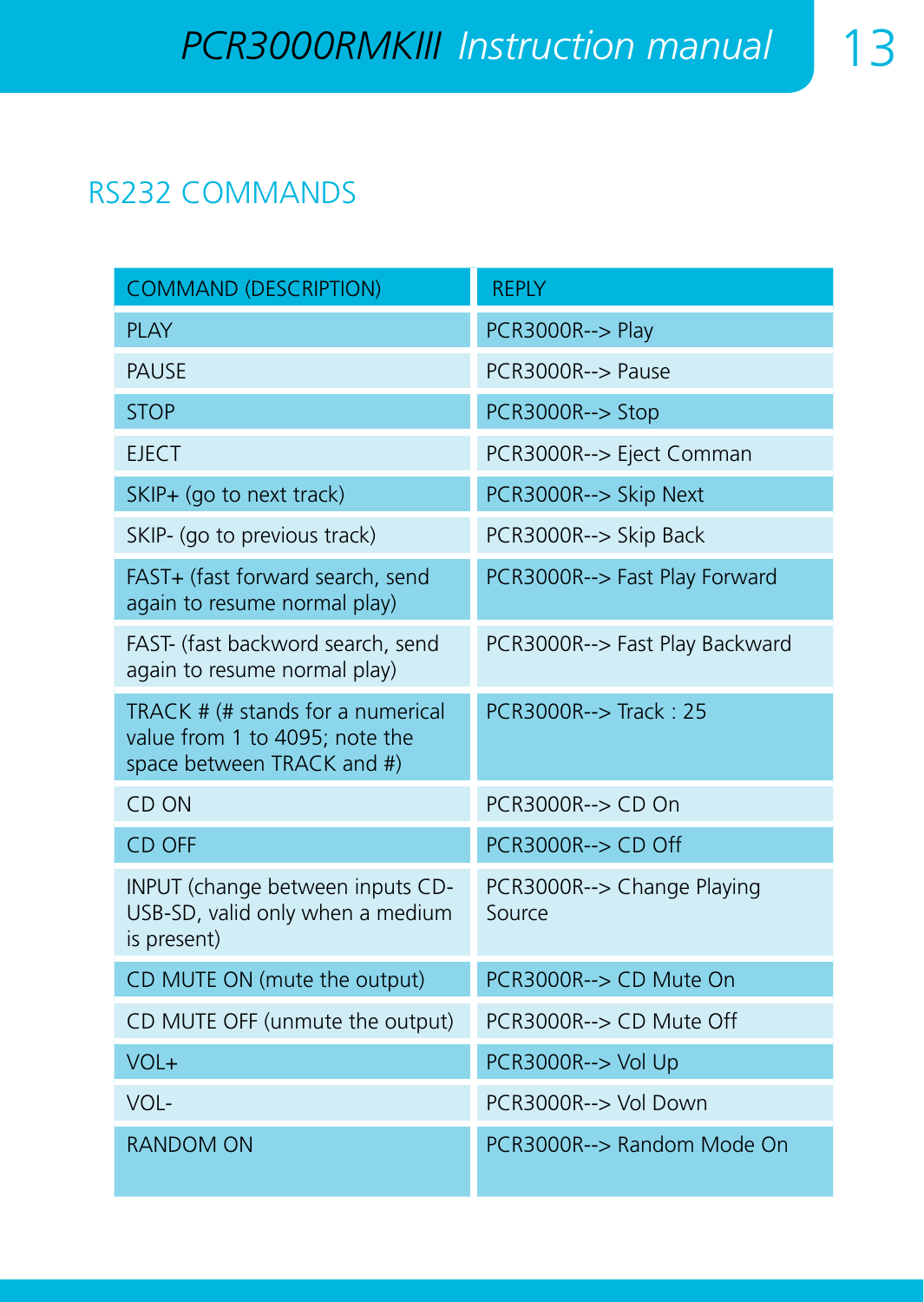| RANDOM OFF                                                        | PCR3000R--> Random Mode Off                                |  |
|-------------------------------------------------------------------|------------------------------------------------------------|--|
| <b>REPEAT 1</b>                                                   | PCR3000R--> Repeat 1                                       |  |
| <b>REPEAT ALL</b>                                                 | PCR3000R--> Repeat All                                     |  |
| <b>REPEAT OFF</b>                                                 | PCR3000R--> Repeat Off                                     |  |
| <b>STATUS CD</b><br>(displays the status of the<br>PCR3000RMKIII) | PCR3000R--> Device: CD Player                              |  |
|                                                                   | PCR3000R--> Track: 030                                     |  |
|                                                                   | PCR3000R--> Status: Play                                   |  |
|                                                                   | PCR3000R--> Time: 03:18                                    |  |
| DAB ON (switches the tuner ON)                                    | PCR3000R--> DAB on                                         |  |
| DAB OFF (switches the tuner to<br>STANDBY)                        | $PCR3000R\rightarrow DAB$ off                              |  |
| MODE (switch between FM, DAB<br>and Bluetooth modes).             | PCR3000R--> Device: DAB<br>Device: Bluetooth<br>Device: FM |  |
| <b>DAR</b>                                                        | PCR3000R--> Device: DAR                                    |  |
| <b>FM</b>                                                         | PCR3000R--> Device: FM                                     |  |
| <b>BT</b>                                                         | PCR3000R--> Device: Bluetooth                              |  |
| <b>BT PLAY</b>                                                    | PCR3000R--> BT Play                                        |  |
| <b>BT PAUSE</b>                                                   | PCR3000R--> BT Pause                                       |  |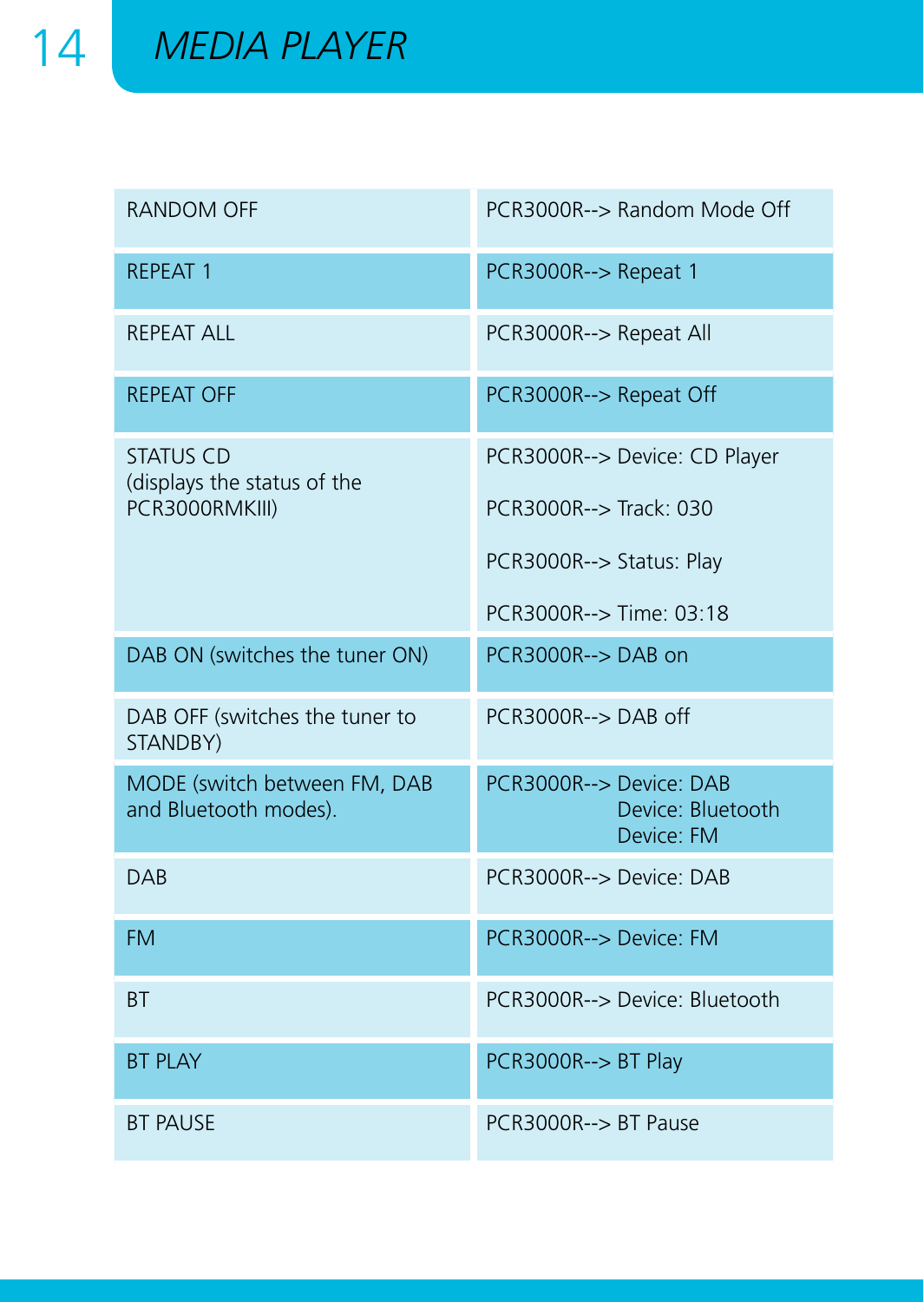# **PCR3000RMKIII** Instruction manual

| BT SKIP+                                                                                                                                                  | PCR3000R--> BT Skip+                                        |  |
|-----------------------------------------------------------------------------------------------------------------------------------------------------------|-------------------------------------------------------------|--|
| <b>BT SKIP-</b>                                                                                                                                           | PCR3000R--> BT Skip-                                        |  |
| TUNE+ (tune up)                                                                                                                                           | PCR3000R--> Tuning up command                               |  |
| TUNE- (tune down)                                                                                                                                         | PCR3000R--> Tuning down<br>command                          |  |
| PRESET 1 (recall preset1, max<br>$present = 10$                                                                                                           | PCR3000R--> Preset: 1                                       |  |
| SAVE 1 (save to preset1, max<br>$present = 10$                                                                                                            | PCR3000R--> Save: 1                                         |  |
| AUTO+ (search next station up, FM.<br>DAB+ perform quick scan)                                                                                            | PCR3000R--> Up search for FM/<br>Quick scan for DAB         |  |
| AUTO- (search previous station<br>down, FM. DAB+ perform full scan)                                                                                       | PCR3000R--> Down search for FM/<br><b>Full scan for DAB</b> |  |
| <b>SCAN</b>                                                                                                                                               | PCR3000R--> DAB/FM Scan                                     |  |
| ENTER (Play/Pause for Bluetooth,<br>Enter for menu or DAB)                                                                                                | PCR3000R--> Enter Command                                   |  |
| DAB MUTE ON (mute tuner, FM or<br>$DAB+$                                                                                                                  | PCR3000R--> DAB Mute On                                     |  |
| DAB MUTE OFF (un-mute, FM or<br>$DAB+$                                                                                                                    | PCR3000R--> DAB Mute Off                                    |  |
| STATUS DAB (displays tuner status,<br>$FM$ or $DAB+$ )                                                                                                    | PCR3000R--> 97.40 MHz FM Auto<br>(Stereo)                   |  |
| INFO (switch between different<br>display options, such as RDS<br>information, station name, program<br>type, mono/stereo (auto) and time<br>information. | PCR3000R--> Info Command                                    |  |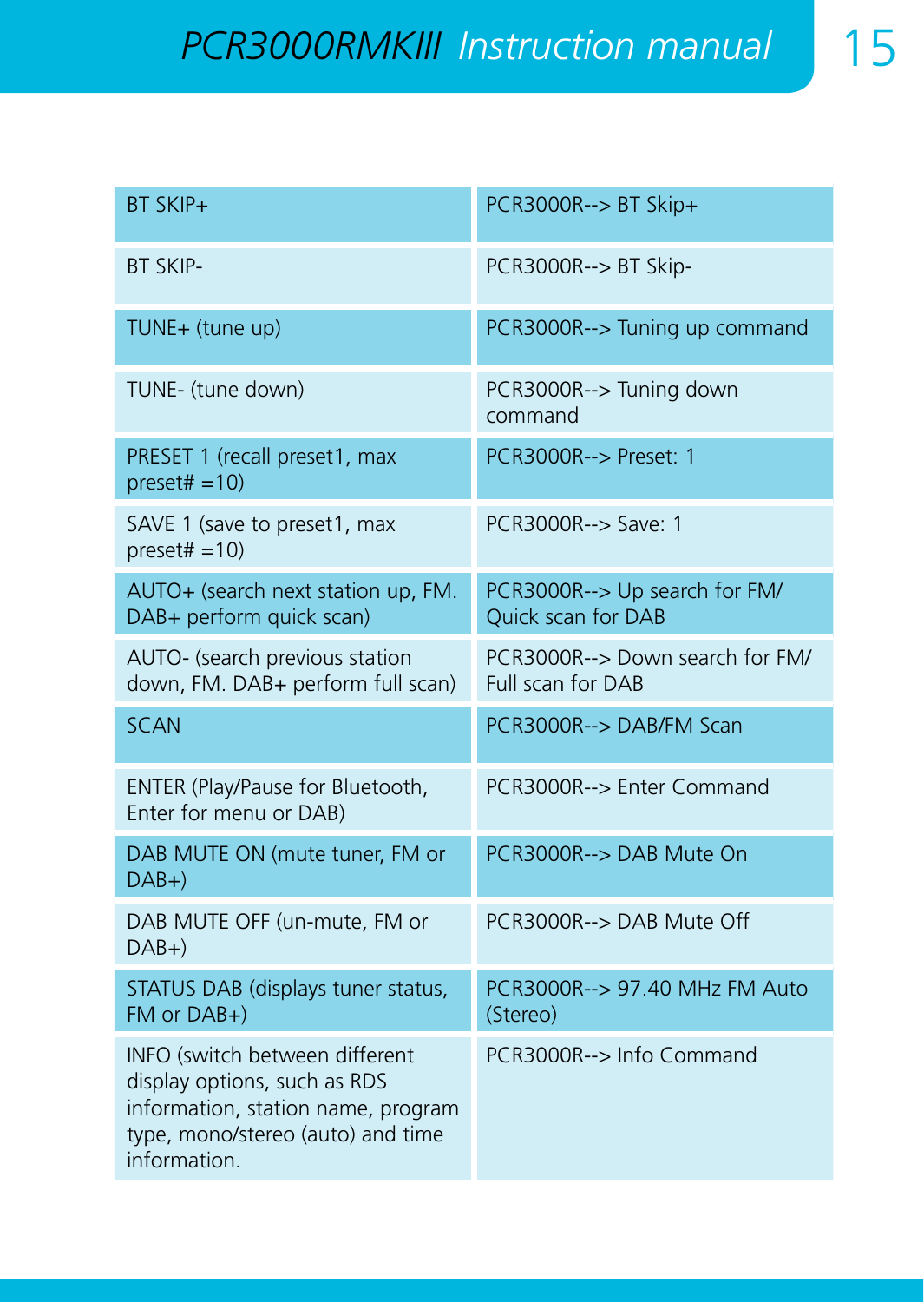# Specifications

| <b>CD PLAYER</b>                   |                                                                                                                                                                                                                                                                                                      |  |
|------------------------------------|------------------------------------------------------------------------------------------------------------------------------------------------------------------------------------------------------------------------------------------------------------------------------------------------------|--|
| Compatible media                   | Audio CD, CDR, CDRW, DVD,<br>DVDR, DVDRW                                                                                                                                                                                                                                                             |  |
| Audio format                       | Audio CD 16 bit PCM, MP3<br>32-320 kbps and variable<br>bitrate, WMA. ID3 tags are not<br>supported. Maximum number of<br>files on the media $=$ 4095. File<br>name recognition is limited to 8<br>characters.                                                                                       |  |
| $USB - SD$                         |                                                                                                                                                                                                                                                                                                      |  |
| Compatible media                   | Flash memory sticks and cards, 32<br>Mb up to 32 GB.<br>File system recognized is FAT32.<br>Some memory sticks and cards may<br>not work because they don't allow<br>direct memory access! Maximum<br>number of files on the media $=$<br>4095. File name recognition is<br>limited to 8 characters. |  |
| Audio format                       | MP3 32-320 kbps and variable<br>bitrate, WMA ID3 tags are not<br>supported.                                                                                                                                                                                                                          |  |
| CD-USB-SD                          |                                                                                                                                                                                                                                                                                                      |  |
| Line level outputs, unbalanced     | 1.9 V adjustable                                                                                                                                                                                                                                                                                     |  |
| Output impedance                   | less than 1 KO                                                                                                                                                                                                                                                                                       |  |
| Digital outputs (Toslink and Coax) | SPDIF format, 16 BIT, 44.1 KHz                                                                                                                                                                                                                                                                       |  |
| S/N ratio                          | >90dB                                                                                                                                                                                                                                                                                                |  |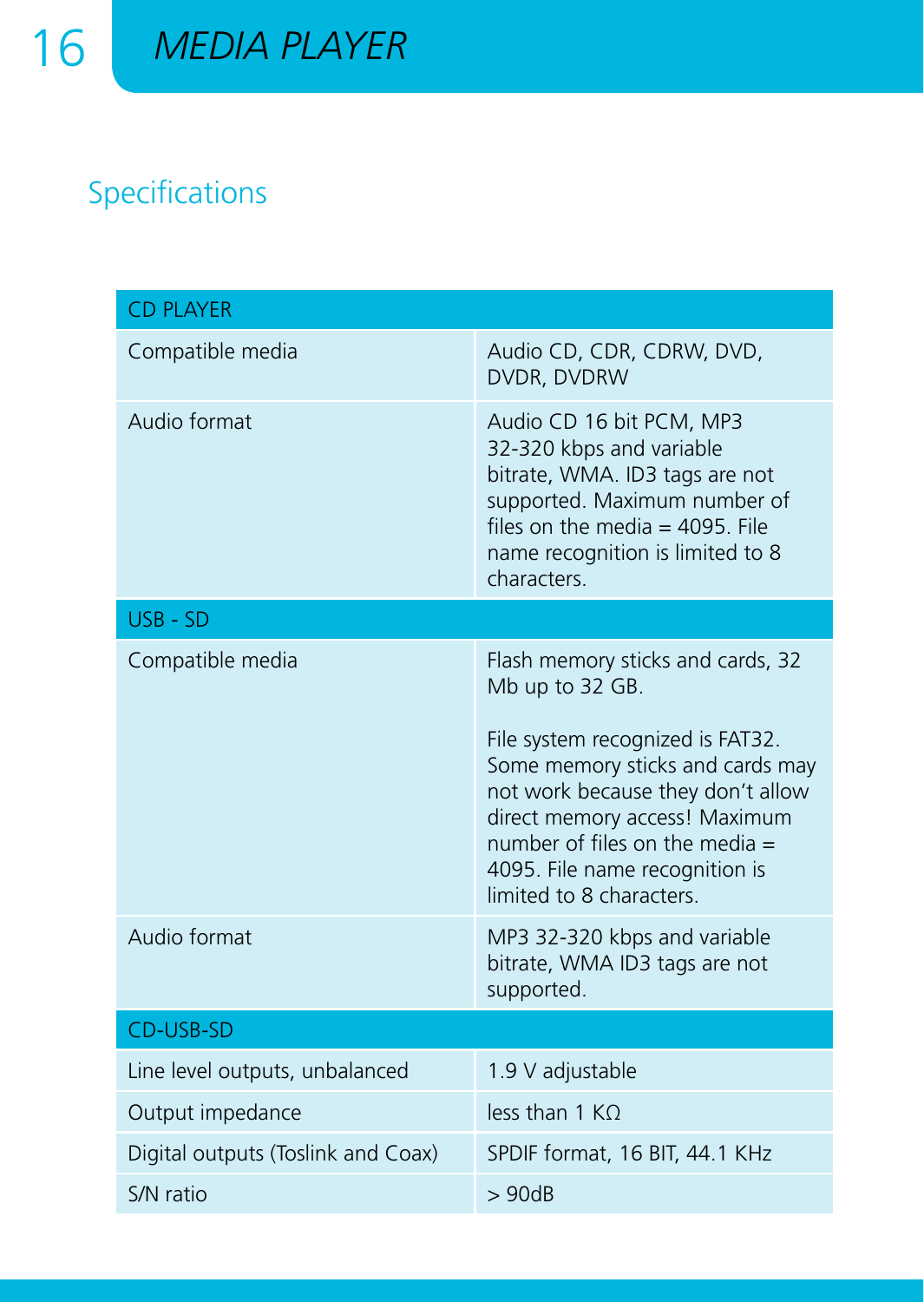| <b>THD</b>                       | $< 0.05\%$                                       |  |
|----------------------------------|--------------------------------------------------|--|
| Frequency range                  | 20 Hz - 20 KHz                                   |  |
| FM-RDS/DAB/DAB+TUNER             | <b>Technical Specifications</b>                  |  |
| Frequency range FM radio         | 87.5 MHz to 108 MHz                              |  |
| Frequency range DAB radio band 3 | 174 MHz to 240 MHz                               |  |
| Frequency response FM radio      | 20 Hz - 15 KHz                                   |  |
| Frequency response DAB+          | 20 Hz - 20 KHz                                   |  |
| Sensitivity                      | -97 dBm typical                                  |  |
| Aerial input impedance           | 50 <sub>o</sub>                                  |  |
| <b>THD</b>                       | $< 0.05$ %, 1 kHz (DAB)                          |  |
|                                  | $<$ 0.15 %, 1 kHz 50 KHz deviation<br>(FM mono)  |  |
|                                  | $<$ 0.6 %, 1 kHz 50 KHz deviation<br>(FM stereo) |  |
| Bluetooth                        |                                                  |  |
| Frequency response               | $20 Hz - 20 kHz$                                 |  |
| <b>THD</b>                       | $< 0.08$ % @ 1 kHz full power                    |  |
| Supported bluetooth profiles     | A2DP, AVRCP and SPP                              |  |
| <b>GENERAL</b>                   |                                                  |  |
| Power supply                     | 230 VAC 50-60 Hz max 30 VA                       |  |
| Fuse rating                      | 500 mAT / 250 V                                  |  |
| Dimensions                       | 430 (482) x 305 (315) x 44 mm                    |  |
| Net weight                       | $4.5$ kg                                         |  |
| Shipping weight                  | $5.5$ kg                                         |  |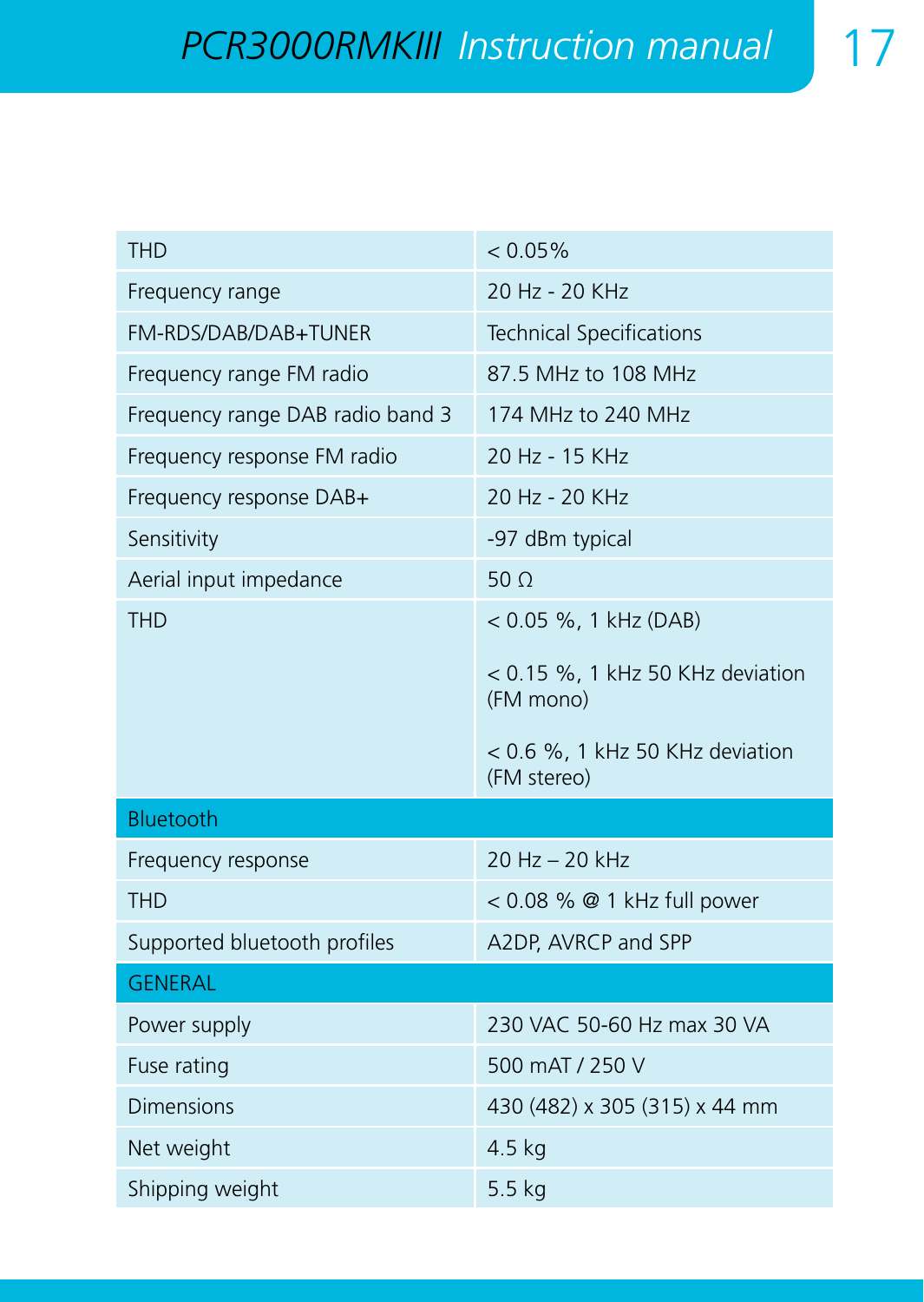| Accessories supplied        | Mains power cable, IR remote<br>control unit, FM antenna, BT<br>antenna  |
|-----------------------------|--------------------------------------------------------------------------|
| RS232 port                  | Standard RS232 port on DB9<br>connector.                                 |
| RS232 port setting (fixed)  | 38400 baudrate, 8 data bits, no<br>parity, handshake off                 |
| Infrared extension port     | Mini jack connector at the rear,<br>disables the front infrared receiver |
| Remote control battery type | AAA type LR03                                                            |
| Operating temperature       | $10 - 40 °C$                                                             |
| Relative humidity           | 10 to 80 % non condensing                                                |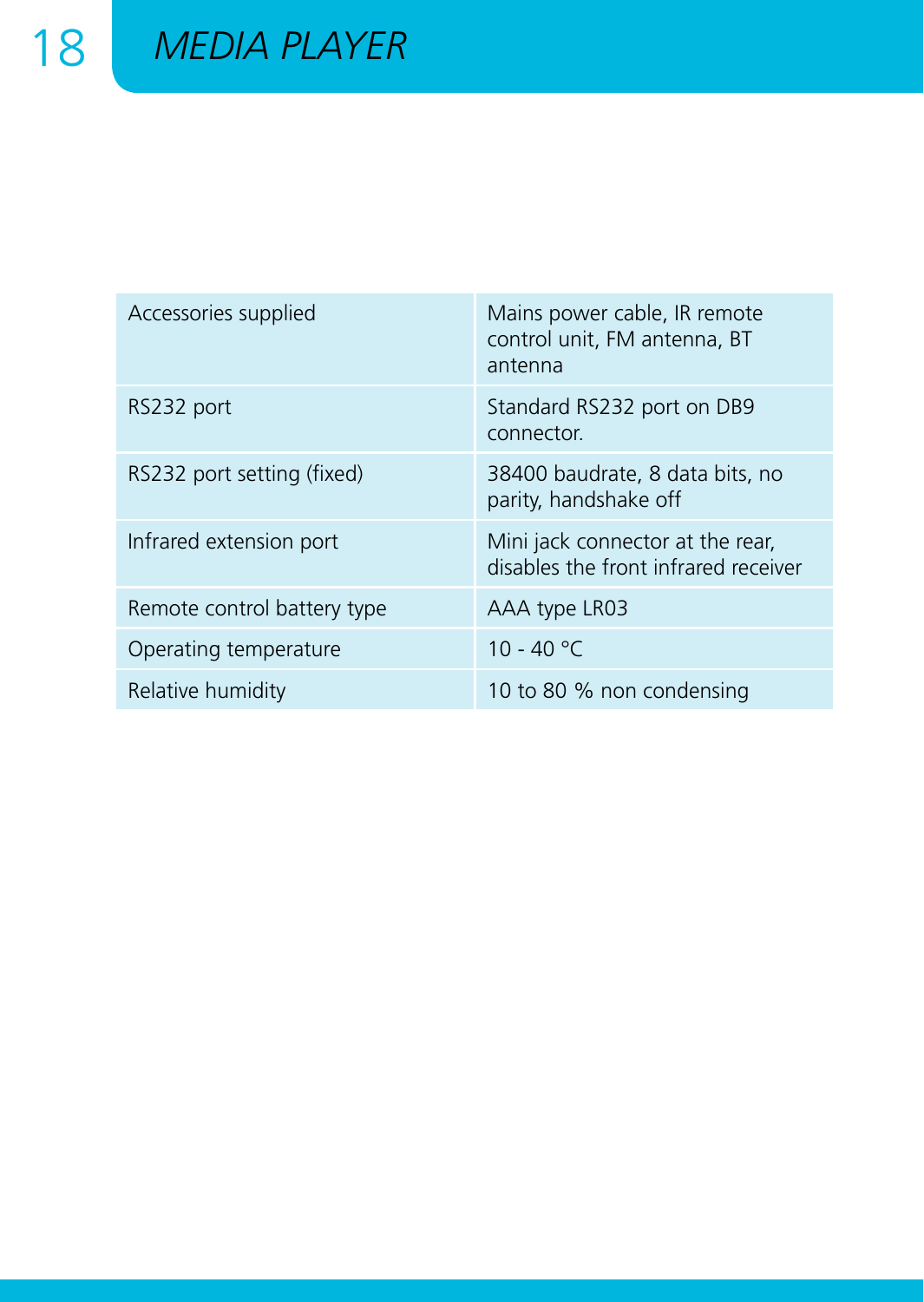### Important safety instructions

Please check the carton for any kind of damage on reception of the goods. In case of a damaged carton, please contact your dealer before opening the carton.

Read all documentation before operating your equipment.

Keep all documentation for future reference.

Save the carton and packing material even if the equipment has arrived in good condition.

Should you ever need to ship the unit, use only the original factory packing.

Do not spill water or other liquids into or on the unit.

Make sure power outlets conform to the power requirements listed on the back of the unit.

Do not use the unit if the electrical power cord is frayed or broken.

Have gain controls on amplifiers turned down during power-up to prevent speaker damage if there are high signal levels at the inputs.

Do not connect the inputs / outputs of amplifiers or consoles to any other voltage source, such as a battery, mains source, or power supply, regardless of whether the amplifier or console is turned on or off.

Power down & disconnect units from mains voltage before making connections.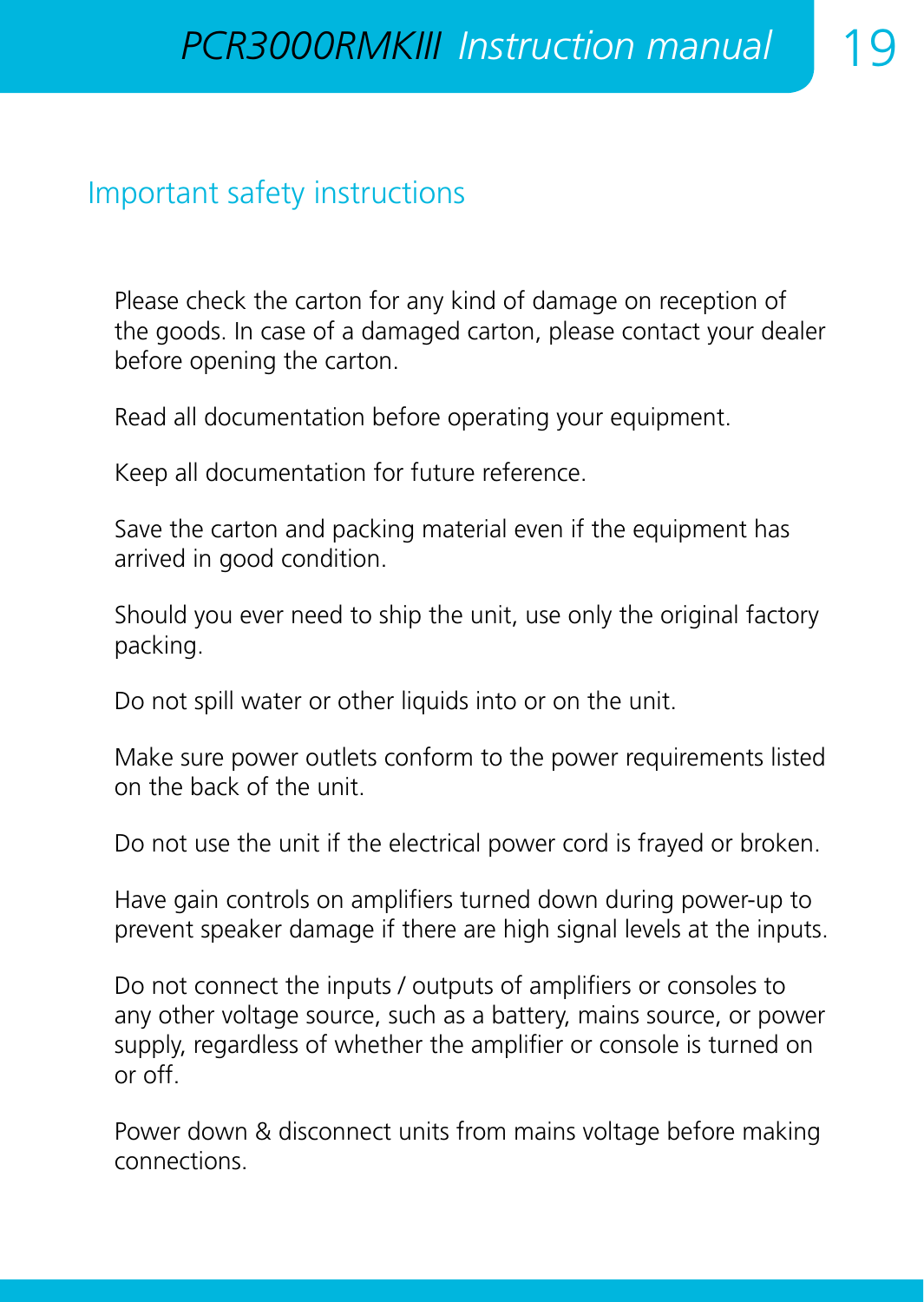

Do not use the unit near stoves, heat registers, radiators, or other heat producing devices.

Do not remove the cover. Removing the cover will expose you to potentially dangerous voltages.

Do not drive the inputs with a signal level higher than that required to drive equipment to full output.

In case of mal-function this device should be serviced by qualified service personnel only.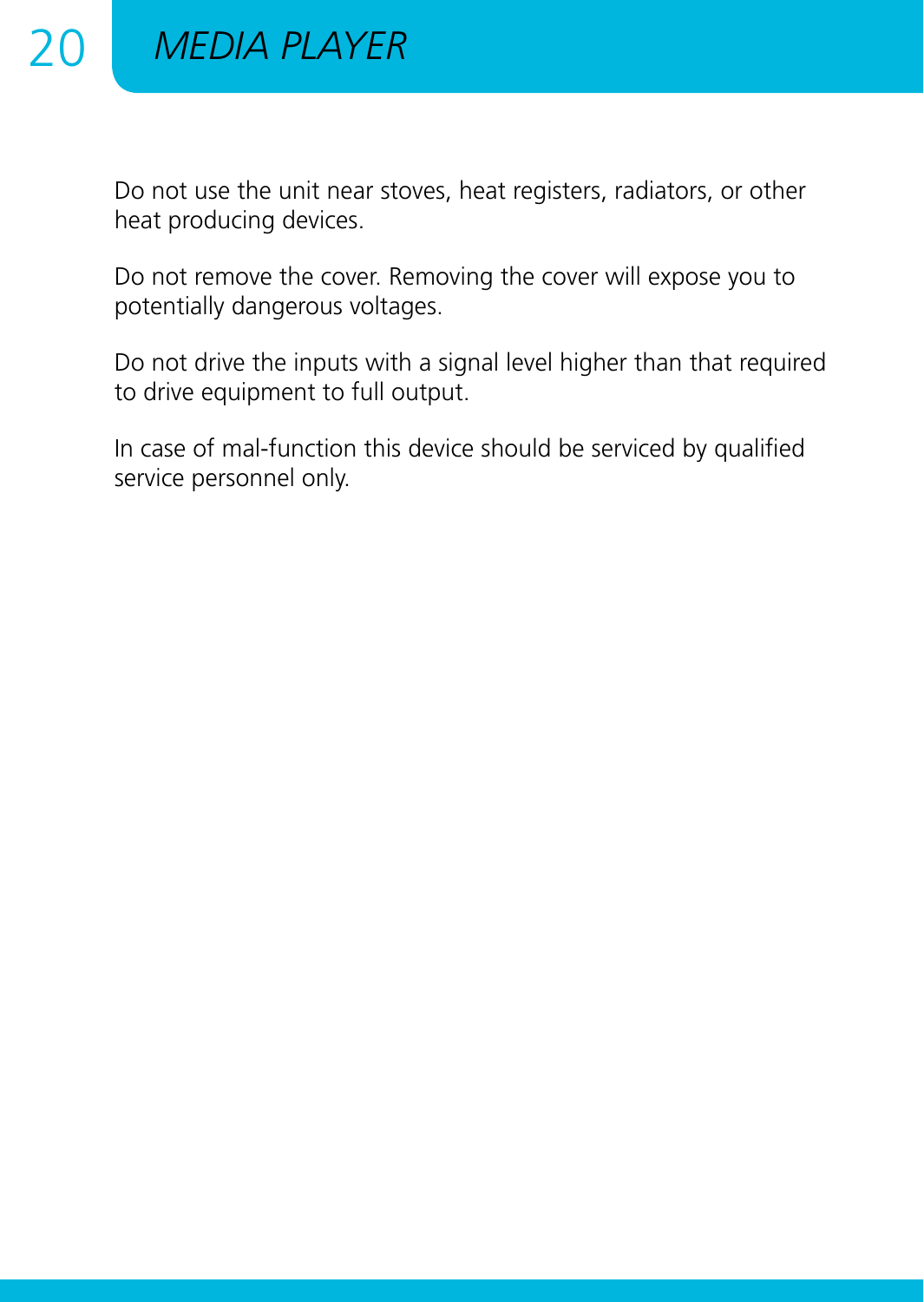## PCR3000RMKIII infrared code definition

PCR3000RMKIII infrared code definition (According to  $NEC^{\circledast}$  standard) Device ID code = 00FF Command structure: Device ID code - command - inverse command



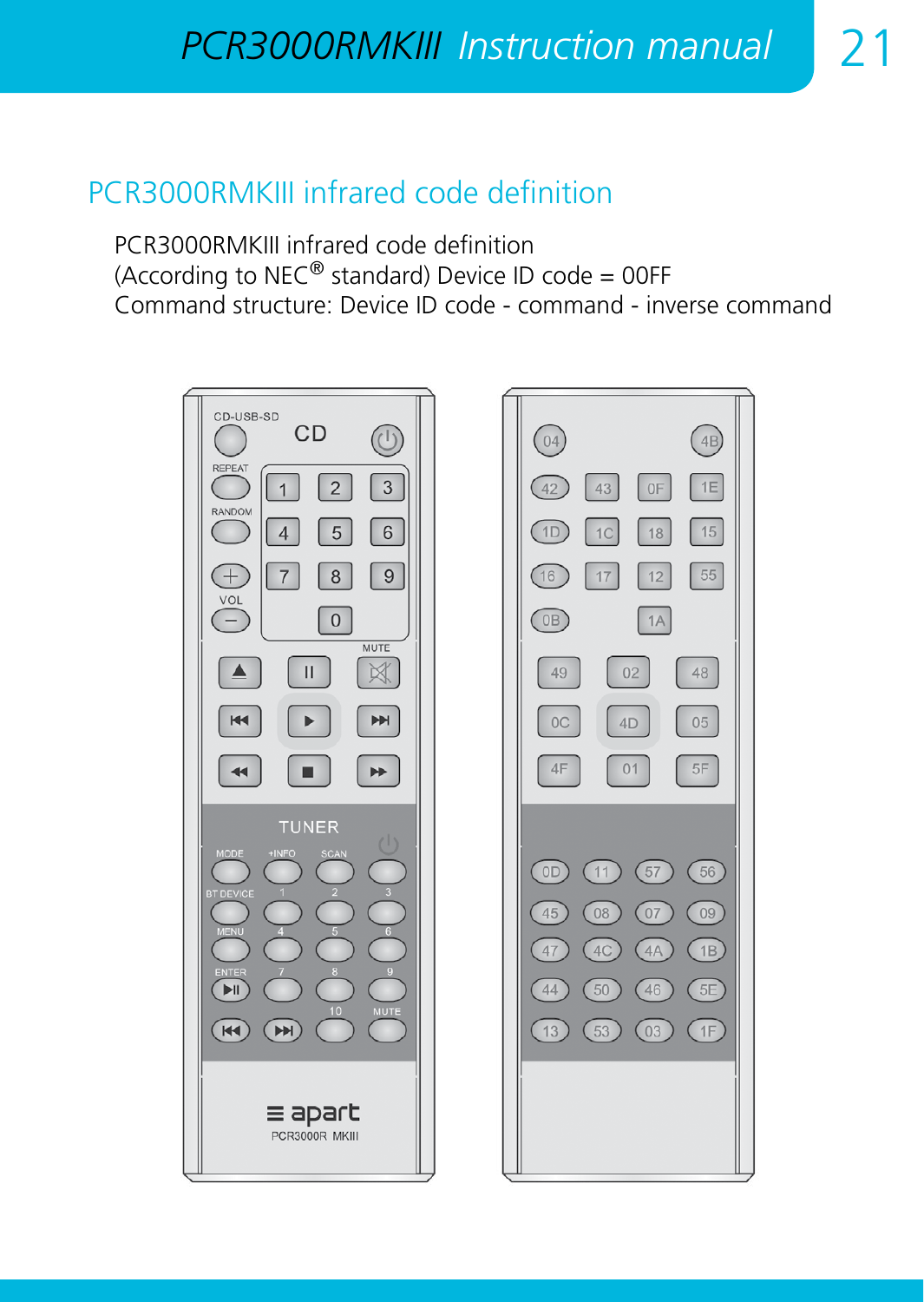

## **Notes**